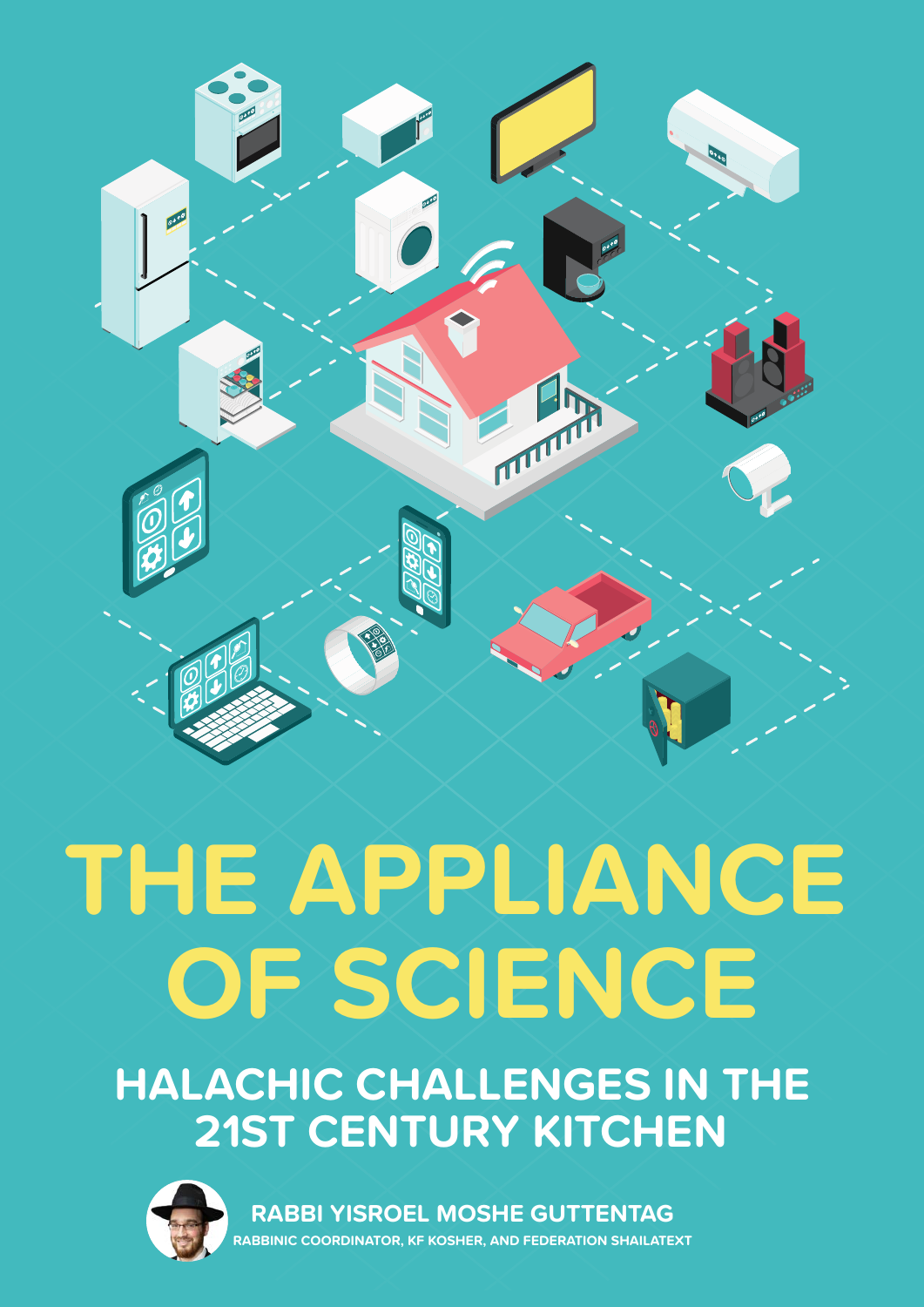#### **THE APPLIANCE OF SCIENCE**

Shopping for a new household appliance was once a relatively simple exercise.<br>But in the 21st century it has become something of a logistical nightmare.<br>Energy efficient and technologically advanced as they are, how is it But in the 21st century it has become something of a logistical nightmare. Energy efficient and technologically advanced as they are, how is it possible for the average householder to truly comprehend the inner operations of his fridge-freezer or oven, and know whether it is fully compliant with the rigorous *halachic*  demands of *shemiras* Shabbos?

With a finger on the communal pulse via its popular ShailaText service, it has become evident to the Federation that many members of the *kehilloh* struggle for clarity in this area. And in response to this demand, the organisation is launching an online resource offering pre-purchase advice, aiming to assist the kosher consumer in identifying appliances which are usable on Shabbos.

For an initial insight into the challenges we all face as we step out into the commercial world of appliance purchase, read on. What should we be on the lookout for, how can potential pitfalls be avoided, and what future challenges await us in this increasingly complex area?

#### **THE SIMPLE FRIDGE?**

The advent of the digital age has created vast numbers of *halachic shailos* regarding our use of household appliances, but contemporary questions in fact represent the second wave of *halachic* challenges raised with regard the use of appliances. Early fridges also led to some tough questions being posed.

Opening the door and finding that the internal light was lit was the first of many unwanted surprises, and it became universally accepted that one must sidestep the question by unscrewing the light and neutralising it.

Less redeemable a quandary were the *halachic* questions presented by the effects on the operation of the machinery itself. Allowing hot air to enter the fridge cavity, the fridge would receive warning that the temperature had risen and thus begin to run the compressor – setting in motion the process which would cool the fridge.

Rav Shlomo Zalman Auerbach *zt"l*, applying multi-levelled reasoning, allowed for opening and closing the door although it could be possible that the fridge would begin to operate earlier than

would otherwise have been the case. This became the accepted norm in vast portions of the Jewish world.

#### **OPENING THE DOOR TO NEW HALACHIC QUESTIONS**

But how has fridge purchase been complicated in recent years?

One quickly detectable issue is that of the lighting. Incandescent light bulbs have been replaced by state of the art LEDs. From the perspective of practical *halochoh,* like their predecessors, these lights must not be operated on Shabbos. To complicate the matter, they generally cannot be unscrewed.

LED display screens present a further complication. While some appliances may run with an unchanging display, on others, the display will be altered as the door opens. This presents a serious issue of *koseiv* – writing - and should be avoided on Shabbos.

Even the means to prevent electronic activity from taking place when the doors open has changed. Replacing visible plunger switches, manufacturers have instead concealed magnets, building

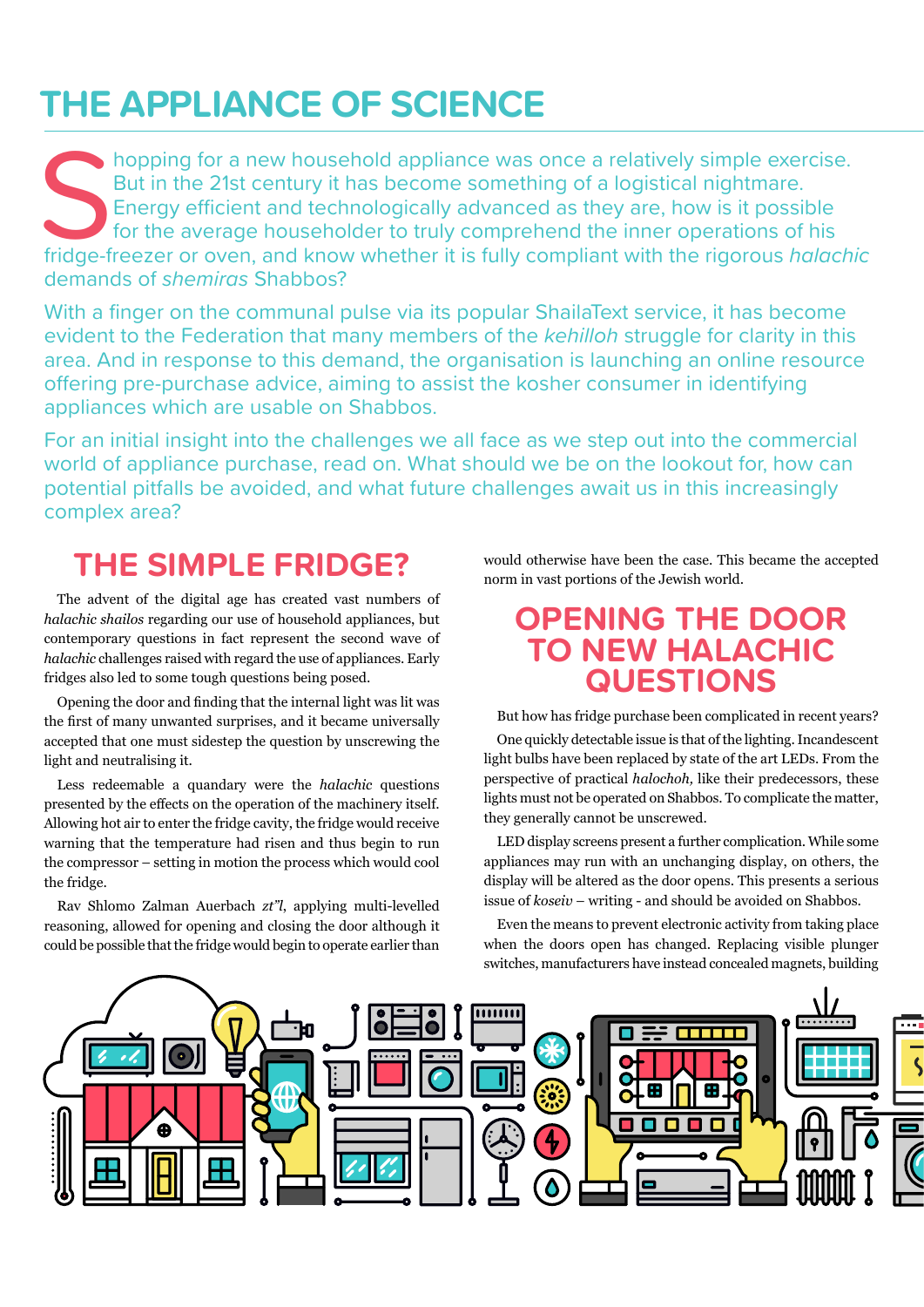them into the casing of the appliance. Though in some cases, the location of the magnets is predictable and common knowledge, this is by no means guaranteed, and a struggle to find the right location can be the cause of some consternation.

On opening the door, the magnet is separated, breaking an electric circuit, thus indicating to the fridge that the door is open. Placing and sticking down a powerful magnet next to the fridge's own hidden one will convince the appliance that it is in fact permanently closed.

Whilst this trick almost always works, in some devices, the magnets have been hidden in a way which makes them elusively difficult to locate. It is also possible that not all fridge activity is controlled by one single set of magnets but that others remain hidden away. Worse still, even when magnets have been installed but not located entirely precisely, in some cases the lights will flicker momentarily as the doors close and open.

With the current rapid-fire development of technology, it will be no surprise if in years to come, the appliances that are offered for sale are even more sensitive and reactive to our actions than is currently the case. It isn't difficult to imagine fridges which are controlled with infrared sensors and video technology, feeding information to the appliance on matters such as how full the shelves are and carefully controlling the way in which cool air is distributed around the fridge cavity.

#### **CURRENT HALACHIC DEBATE**

Is it time to revisit Rav Shlomo Zalman's ruling with regards to the hidden effects of opening the fridge door?

Whilst the presence of some of the issues highlighted in the previous section can be detected through a visual inspection of the fridge, others remain buried in the small-print of fridge specification. An understanding of the workings of recent fridge models has caused consternation in some circles in recent years.

The terms 'thermostat' and 'thermistor' may seem as though they refer to the same product, but in truth, they represent two distinctly different methods of regulating climate control. Whilst the traditional 'thermostat' controlled the working of the fridge apparatus through mechanical means, today's appliances are

### **SHAILATEXT**

TEXT

**I**<br>I have bought a fridge recently and have removed the light bulbs. I am concerned that the fridge seems to make a noise when the door closes – is this a problem with regards to Shabbos and what can I do to resolve this?

*Listen carefully – is it a whooshing sound – as though air is being suctioned out - or does it sound like a soft humming sound? Does it start instantaneously when the door closes?*

Sounds like a soft humming sound, and happens as the door closes.

*From your description it sounds as though the motor is activated by a (hidden) switch as the door closes and this does present a problem with regards to opening and closing the door on Shabbos. You need to try neutralising the door switch. We recommend screwing the light bulb back in so that you can find the door switch and close it. Try taping down the plunger switch (if appropriate) or alternatively you may need to do this with the aid of a magnet . For instructions on this, take a look at our new online buying guides at* **[www.federation.org.uk](http://www.federation.org.uk)***. Contact ShailaText if you need further guidance .*

'thermistors' – these devices provide a constant stream of digital readings 'written' to a microchip concealed in the fridge's modern design.

In a similar vein, the word 'inverter' – used to describe technology capable of making minute changes to a fridge compressor speed to achieve the desired effect on the temperature – is on the tip of the tongue of those *halachically* in the know. According to some, the concept, which has slipped into many prevalent fridges, spells the end of blanket permission to open a fridge door on Shabbos.

Questions surrounding 'inverter' technology and of invisible digital readings are a development of the 21st century, but they have already spawned the creation of innovative new Shabbos compliant solutions.

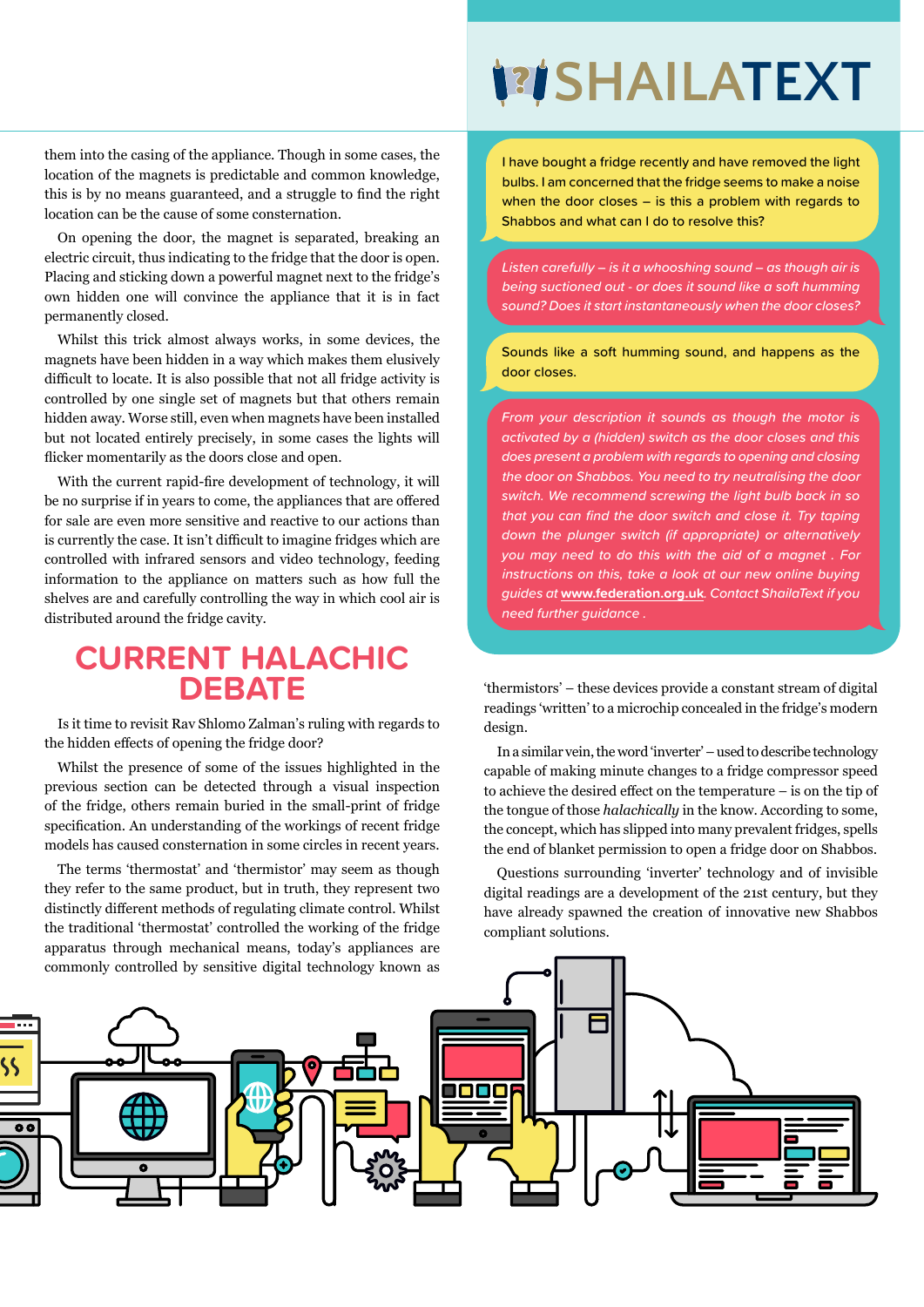#### **THE APPLIANCE OF SCIENCE**

#### **SHABBOS SOLUTIONS FOR FRIDGES**

Companies such as 'Mishmeres HaShabbos' and 'Zman Technologies' have created bespoke electronic solutions designed to ensure appliances can be used without *shemiras* Shabbos concerns. Some of these devices need to be installed professionally once a fridge is purchased; others are now being embedded into the fridge design. Is this the future of fridge technology here in the UK?

Whereas in Eretz Yisroel and the USA, the huge Jewish communities leverage their buying power to bear influence on the design of appliances, here in the UK we are generally left to grapple with appliances as they are manufactured for the wider public.

Of course, digital readings are not uniquely found in fridges and freezers but in fact are present in many devices we encounter over the course of Shabbos. And, whereas some question their use on Shabbos, others have ruled that their existence – embedded as they are into the technology - is of no *halachic* concern.

#### **YOUR FRIDGE, OUR ADVICE, LOCAL REALITY**

The Federation Beis Din advises that appliances which employ a thermistor, making digital readings, may be used on Shabbos, **as long as the function of the appliance is not altered with immediate effect** as a result of these readings. A similar ruling from Rabbi Osher Weisz - a renowned *posek* in Yerusholayim - can be found in his *sefer* Minchas Osher.

This ruling is helpful only once one can establish that the specific appliance does not immediately react in other ways when it detects temperature. Some have voiced the opinion that this is exactly the function of 'inverter technology'. Although to date this question remains largely the subject of speculation, according to Mr Jonah Ottensoser, a senior technician in the USA who advises *rabbonim* on areas of *halochoh* and technology, it is safe to assume that the compressor speed is only rarely changed when temperature change

is detected – this to avoid the damaging effects of too frequent changes to the motor.

To conclude this section, it would be ideal if a Shabbos mode

was embedded into our fridges removing any concerns regarding electronic activity; however, as long as this has not been made possible, there remain strong grounds for leniency in opening the door of a fridge which is running on Shabbos as long as questions of direct visible activity have been resolved.

If you are about to buy a fridge it is worth consulting with our new online buying guides. Read up on what to be aware of when making a purchase, to ensure you are fully informed. Find practical tips on how to neutralise the lights, fan and other functions by placing magnets in the correct location.

#### **SHABBOS MODE OVEN**

The world of the oven is another example of how ever-changing technology affects our daily *halachic* lives.

Although equally susceptible to features which are *halachically* problematic, the oven remains an appliance which for many is not required on Shabbos. Easily replaceable with a hotplate or *blech* on the stovetop, not all families use an oven at all on Shabbos.

However, some have come to rely on their trusty oven which faithfully heats their Shabbos food week in, week out. When the 1990s model finally fails and is replaced by its 2017 counterpart, the challenge of the modern oven – replete with lights, fans and LED screens which react to door openings - becomes keenly felt. To this backdrop, the arrival on the scene of the 'Shabbos mode' is cause for a sigh of relief – but not before checking that the self-proclaimed Shabbos mode is indeed compliant with our rigorous demands.

Unless its design team was assisted by *rabbinic* advice, the term 'Shabbos mode' is unjustified and remains a misnomer; often,